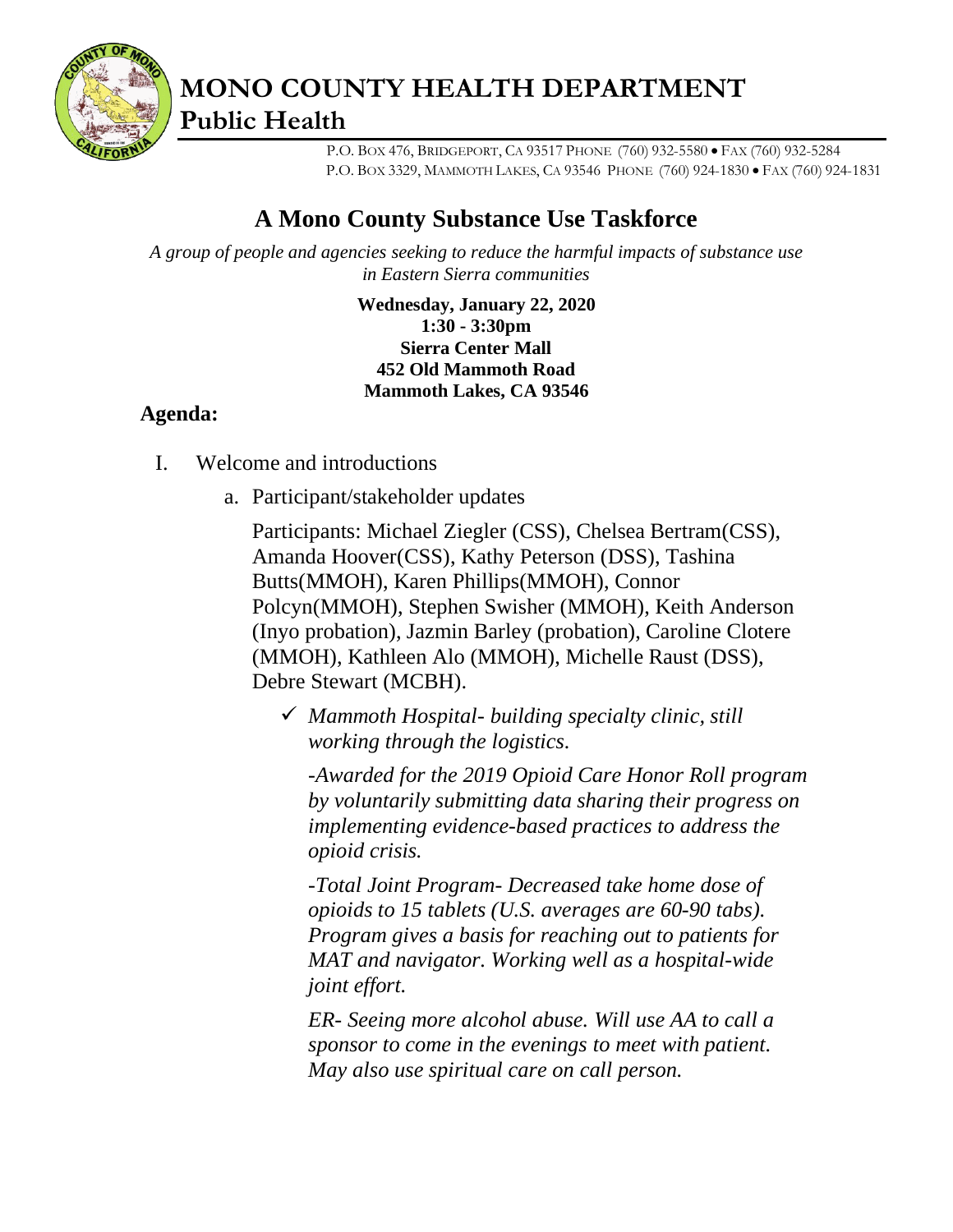*-Can be referred to family Med for alcohol abuse, meeting with physician (medication), psychiatrist, warm hand off to behavioral health. Will identify resource needs and readiness of patient.*

✓ *Mono Social Services/Child Welfare*

*-Utilizing Public Health Narcan training for all staff and reducing stigma if there is substance use. Use Narcan supply to have available to families. Narcan use has been in collaboration with behavioral health. Always have Narcan in transport vehicles when going to rehab facilities.*

*-In support of MAT and would like to provide staff information about MAT*

*-Gap in Spanish resources for substance use*

- ✓ *Locations to obtain Narcan: Health Department, Behavioral Health, Social Services, County EMS (paramedics), and Mammoth Lakes Police Department. Probation officers carry Narcan but are not currently distributing to the public.*
- ✓ *Mono Behavioral Health- Syringe exchange program just submitted order to clearing house, will receive supplies soon. MAT is available through telemedicine providers. Staff received harm reduction training and are collaborating with Inyo County partners.*
- ✓ *Northern Inyo Hospital Rural Health Clinic is also near launching syringe exchange services*
- ✓ *General comments:*

*-Consider distributing fentanyl test strips for testing drug stimulants (see notes below about stimulant use disorder and risk of opioid overdose)*

*-Al-Anon- see<http://mammothlakesalanon.com/> for meeting information*

✓ *CSS (Community Service Solutions)- CSS Board decided against staff participation in Narcan distribution, deferring to County departments as having capacity to meet distribution needs. CSS actively shares information*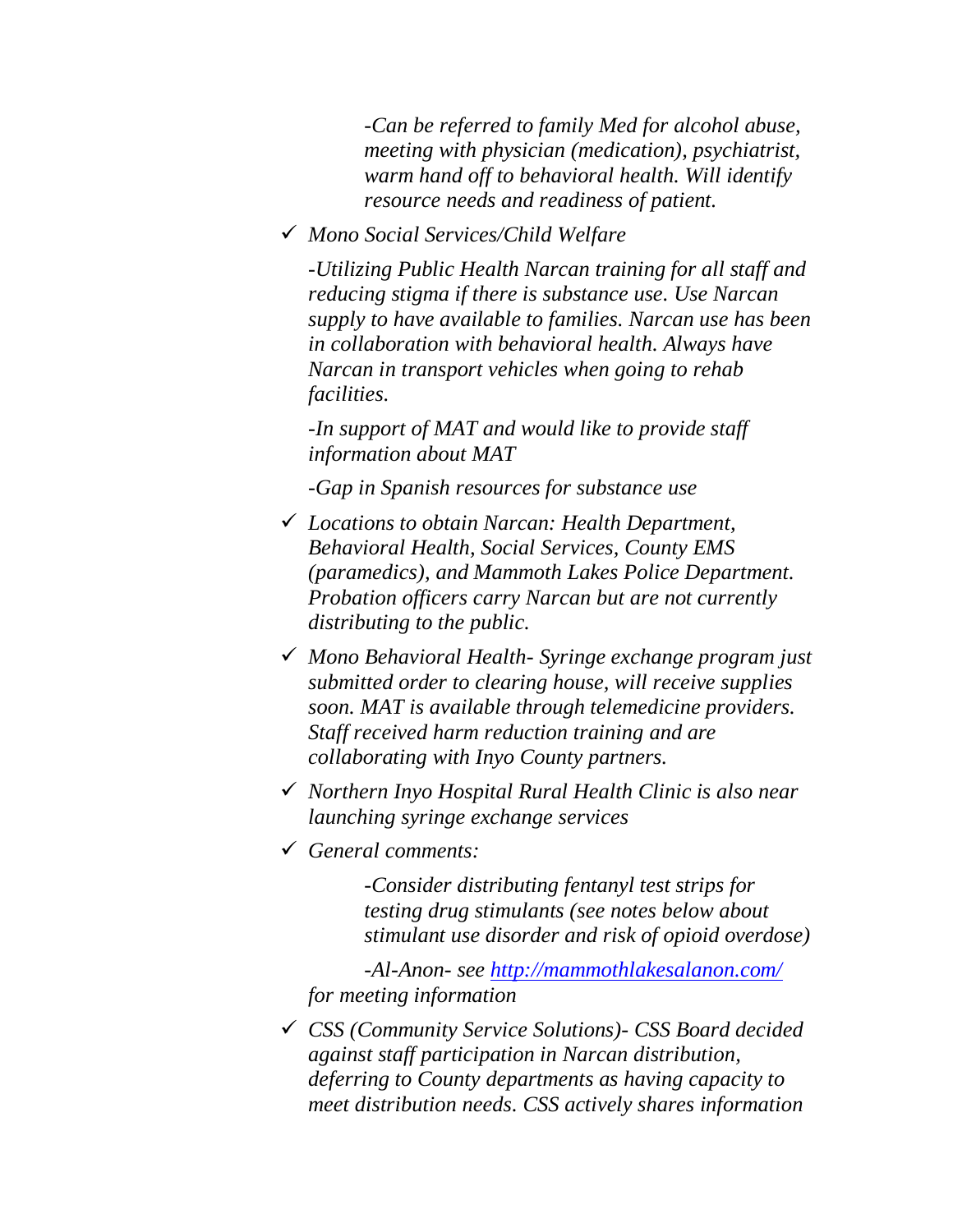

## **MONO COUNTY HEALTH DEPARTMENT Public Health**

 P.O. BOX 476, BRIDGEPORT, CA 93517 PHONE (760) 932-5580 • FAX (760) 932-5284 P.O. BOX 3329, MAMMOTH LAKES, CA 93546 PHONE (760) 924-1830 • FAX (760) 924-1831

*about MAT and other resources in their work implementing 8 different programs on behalf of Mono and neighboring counties.* 

- ✓ *Dr. Keith Anderson- Notes that in his forensic work for Mono and Inyo Counties methamphetamine is the dominant substance use problem.*
- ✓ *Jasmin, Mono County Probation- Probation staff have undergone naloxone training; decision was made to carry but not to distribute. Upcoming training for staff about MAT. Sometimes there seem to be dilemmas related to court orders mandating complete abstinence juxtaposed against potential benefits of medicationassisted therapy (MAT). Local judicial system may have some ambivalence about MAT.* 
	- o *Upcoming Touch Points training, which teaches about MAT, and some officers will attend*
	- ➢ *Participant question about whether Mono Co. judges order people to participate in MAT, as happens in some other jurisdictions?*
- II. Establishing and operating a Veterans Administration sober living facility; Michael Ziegler, Community Service Solutions

*-Mr Ziegler described his experience running a VA sober/transitional living program in Reno for 6 years*

*-Ran 30 bed program for homeless male veterans for 6 years*

*-2 year program- Provided a safe and stable place to live at no charge, with lots of services*

*-new residents were free of program/treatment expectations or requirements; focused on improving health*

*-82% success rate in achieving independent living without substance use-related problems*

*-longer term 65% success rate (after 3yrs)*

*-Program was most successful veteran program in Reno area*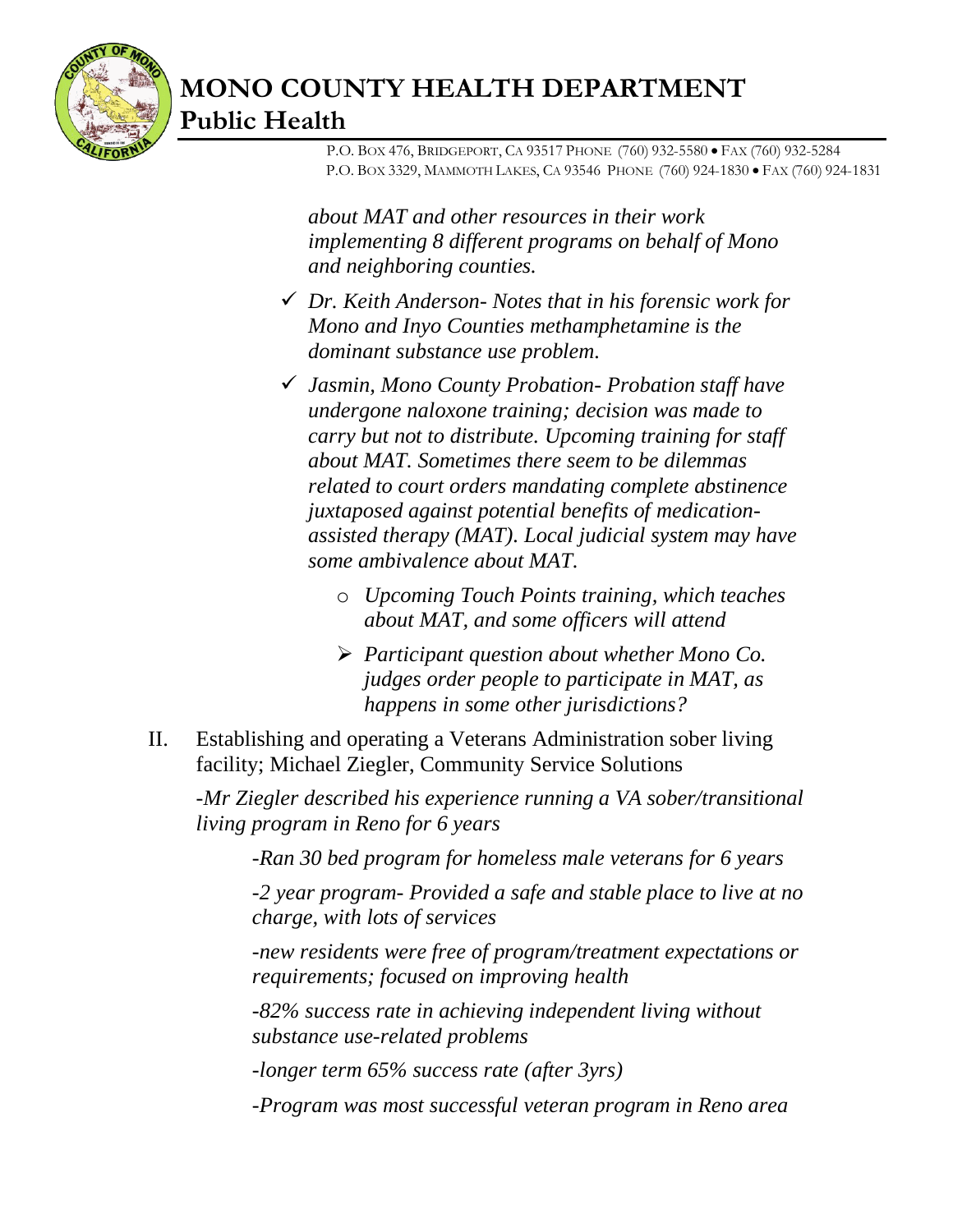*-harm reduction focus*

*-Utilized wide variety of community programs and resources*

*-Transitional living program cost is approximately \$1,000/person (assuming an available building)*

*-Would save society a lot of money!*

III. "Task force" identity issues: name, mission?

- *(We didn't get to this agenda item. A survey will be distributed for feedback)*

IV. Proposed substance use website (with general information and resources)

*Brief discussion about proposed website (could be hosted on Public Health website). Learned that Chelsea Bertram (CSS) has recently been working hard to compile such resources, related to her work with jail inmates preparing for release*

- V. Substance use related training opportunities and needs
	- a. Upcoming local trainings on facilitating behavioral change -*Motivational interviewing training March 17th -Facilitating Change Talk, April 22, 2020* -Touch Point
- VI. Some notes on stimulant use disorder (methamphetamine and cocaine); Tom Boo

*Opioid risk/harm reduction in stimulant users: Fentanyl (potent opioid) mixed with cocaine and methamphetamine appears to helping drive the current wave of fatal drug overdoses nationwide. Meth and cocaine users may not be aware of the risk. Recommendation to counsel stimulant-using patients or clients about risk of opioid exposure. Harm reduction programs should consider offering naloxone (aka Narcan) and fentanyl test strips to stimulant users, not just opioid users.*

*Treatment of stimulant use disorder is challenging, especially in primary care. The approach is primarily behavioral (below) but may be a role for adjunctive pharmacological therapy.*

*-No FDA approved treatment; all medication treatment is offlabel treatments. Shared opinion of Steven Shocktaw that while no medication has been demonstrated to improve abstinence rates, a*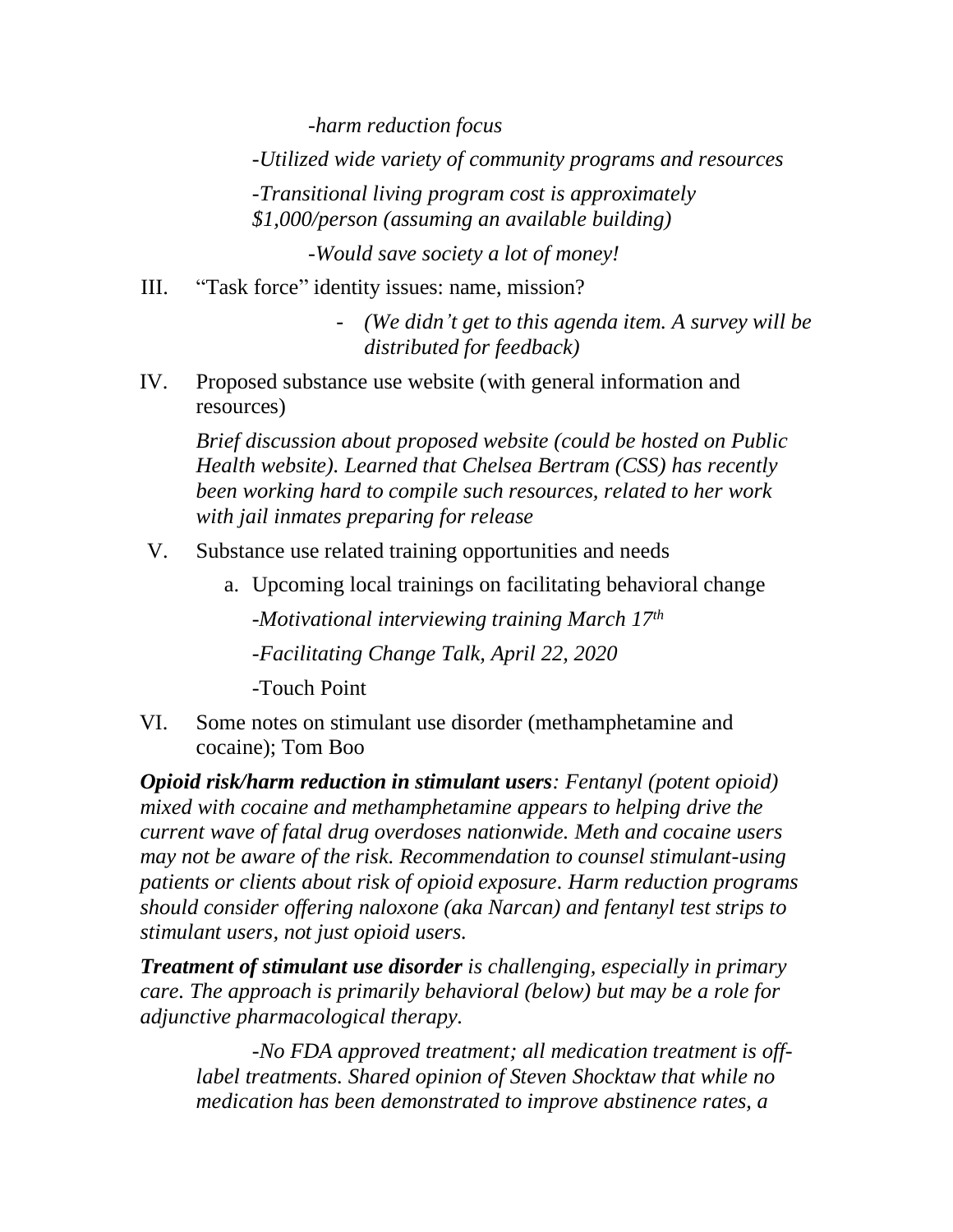

## **MONO COUNTY HEALTH DEPARTMENT Public Health**

 P.O. BOX 476, BRIDGEPORT, CA 93517 PHONE (760) 932-5580 • FAX (760) 932-5284 P.O. BOX 3329, MAMMOTH LAKES, CA 93546 PHONE (760) 924-1830 • FAX (760) 924-1831

*number of medications appear to decrease use/dose and may decrease harm.* 

*-Studies have shown some benefit of:*

*Naltrexone alone, and preliminary studies suggest that combining naltrexone with buprenorphine treatment may provide additional benefit*

*Stimulants- prescription stimulants (e.g. dexamphetamine) appear to decrease harmful use, and studies published too date may have used lower than optimal doses* 

*A University of Kentucky study is evaluating a combination of phentermine (a stimulant) and topiramate (an anticonvulsant), with promising rumors of benefit (this drug combination is currently FDA approved for weight loss)*

*Mirtazapine, a common antidepressant, (30 mg daily) has been shown to decrease cocaine use and associated risky sexual behavior in men who have sex with men*

*Behavioral therapies: Contingency management (CM) and cognitive behavioral therapy (CBT) have greatest effect.* 

*Contingency management is a simple reward or incentive strategy in which substance users receive rewards for participating in program and demonstrating abstinence. Typically patients/clients present for group therapy and urine drug testing two or three times weekly. Each time they submit a urine specimen that does not contain the drug of concern they receive a retail voucher or coupon with some monetary value. The value received increases with each subsequent consecutive negative test, often with bonuses given for e.g. three negative tests in a row. Positive urine drug tests return the participant to the initial voucher level.* 

*There are over 500 publications in PubMed on contingency management for substance use disorder and it has been shown to be beneficial in numerous and varied settings, including decreasing smoking during pregnancy and in adolescents.*